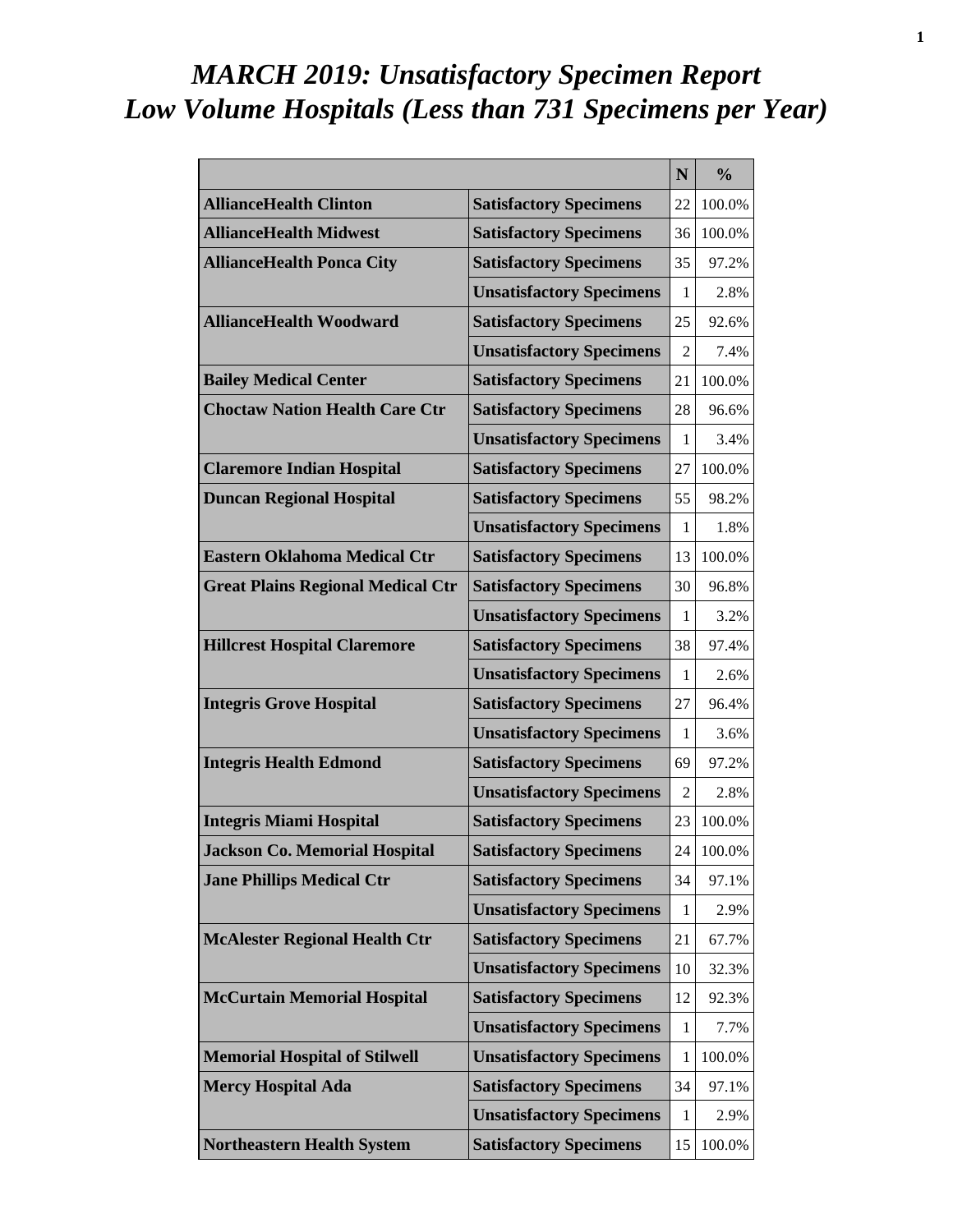# *MARCH 2019: Unsatisfactory Specimen Report Low Volume Hospitals (Less than 731 Specimens per Year)*

|                                        |                                 | N  | $\frac{0}{0}$ |
|----------------------------------------|---------------------------------|----|---------------|
| <b>OSU Medical Center</b>              | <b>Satisfactory Specimens</b>   | 23 | 100.0%        |
| <b>Southwestern Medical Center</b>     | <b>Satisfactory Specimens</b>   | 58 | 100.0%        |
| <b>St. John Owasso</b>                 | <b>Satisfactory Specimens</b>   | 32 | 97.0%         |
|                                        | <b>Unsatisfactory Specimens</b> |    | 3.0%          |
| <b>St. Mary's Regional Medical Ctr</b> | <b>Satisfactory Specimens</b>   | 31 | 100.0%        |
| <b>Weatherford Regional Hospital</b>   | <b>Satisfactory Specimens</b>   | 10 | 100.0%        |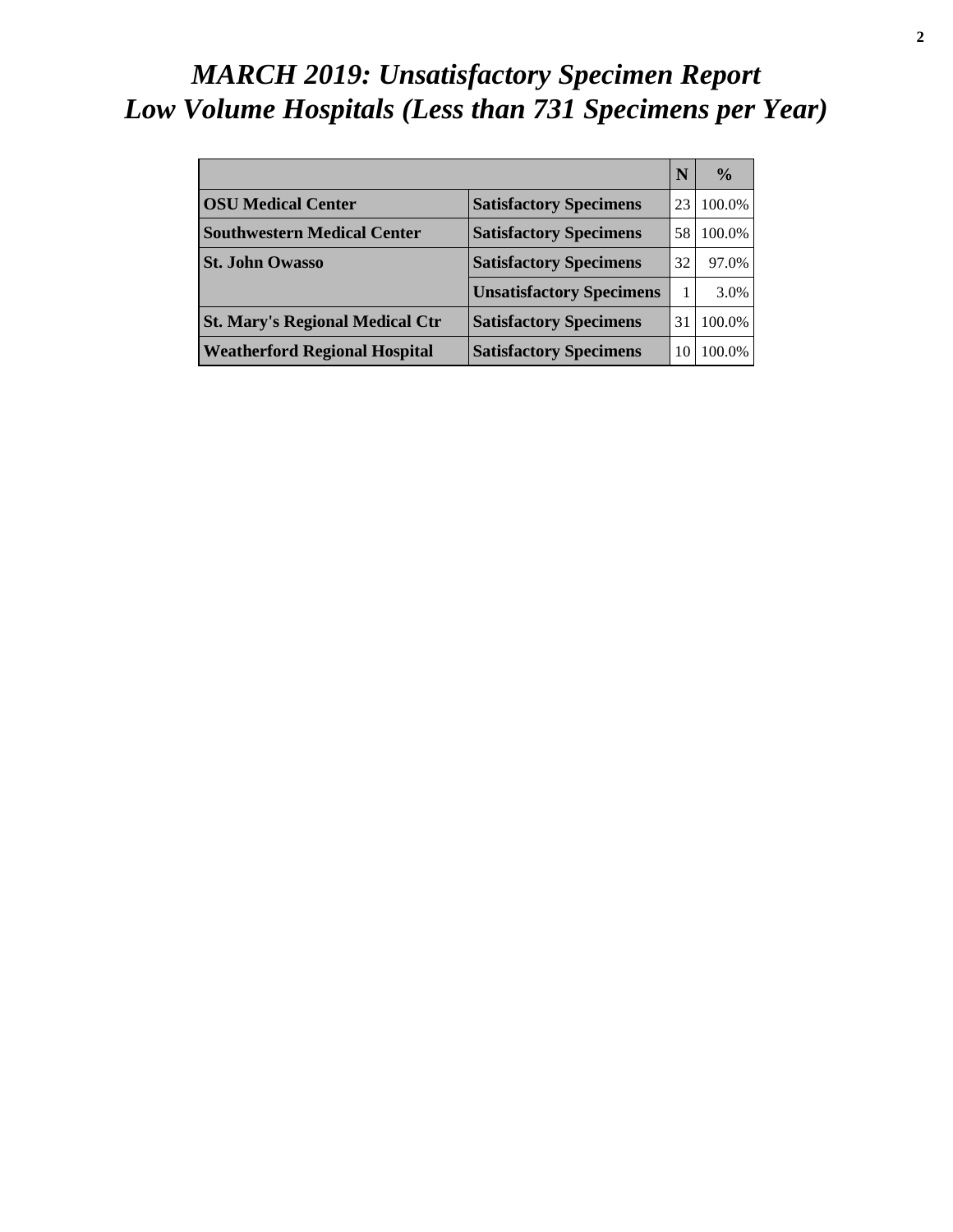#### *MARCH 2019: Unsatisfactory Specimen Report Low Volume Hospitals (Less than 731 Specimens per Year)*

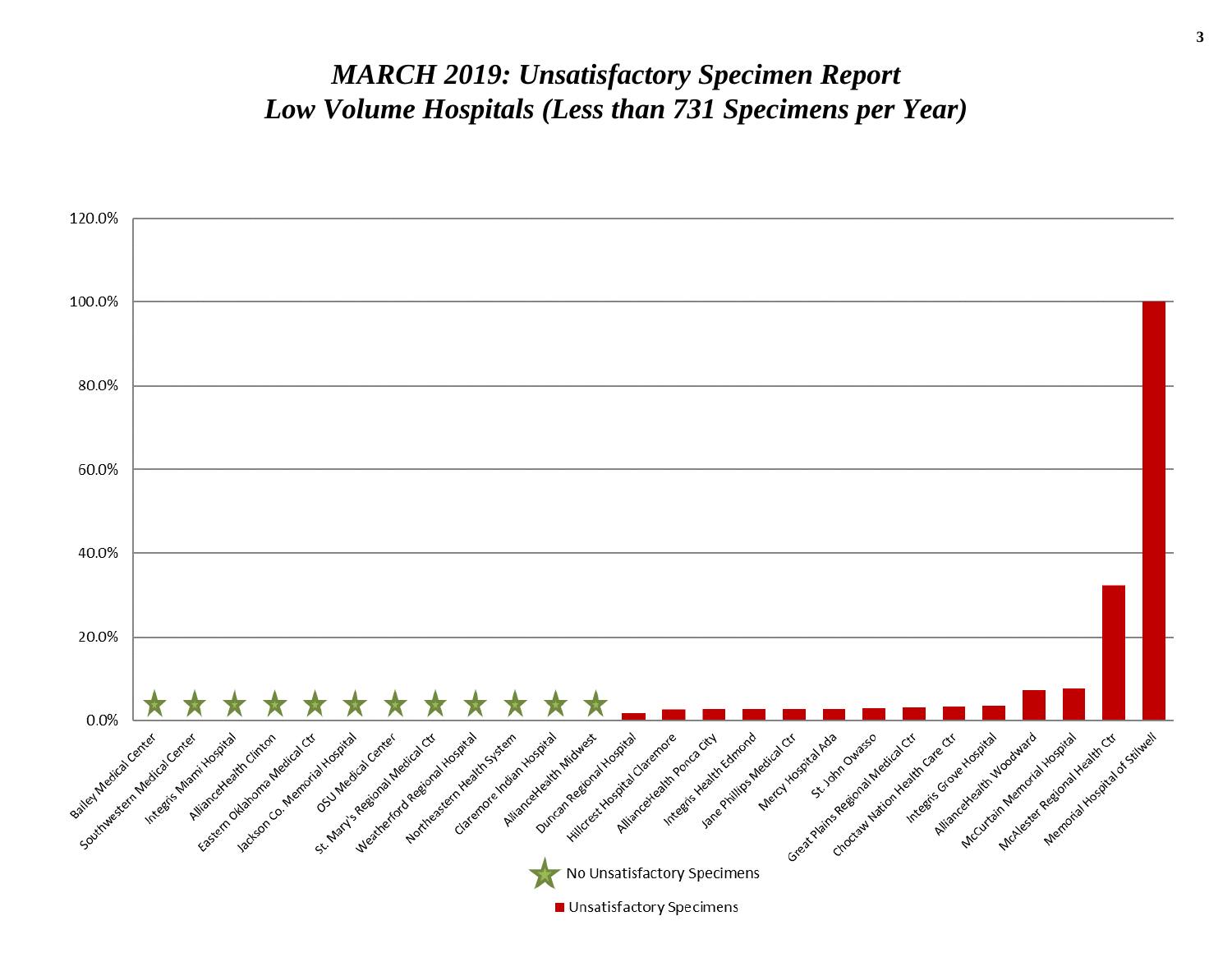# *MARCH 2019: Unsatisfactory Specimen Report Medium Volume Hospitals (731-2499 Specimens per Year)*

|                                          |                                 | N              | $\frac{0}{0}$ |
|------------------------------------------|---------------------------------|----------------|---------------|
| <b>AllianceHealth Durant</b>             | <b>Satisfactory Specimens</b>   | 78             | 100.0%        |
| <b>Chickasaw Nation Medical Ctr</b>      | <b>Satisfactory Specimens</b>   | 85             | 93.4%         |
|                                          | <b>Unsatisfactory Specimens</b> | 6              | 6.6%          |
| <b>Comanche Co. Memorial Hosp</b>        | <b>Satisfactory Specimens</b>   | 103            | 91.2%         |
|                                          | <b>Unsatisfactory Specimens</b> | 10             | 8.8%          |
| <b>Hillcrest Hospital South</b>          | <b>Satisfactory Specimens</b>   | 140            | 96.6%         |
|                                          | <b>Unsatisfactory Specimens</b> | 5              | 3.4%          |
| <b>Integris Bass Baptist Health Ctr</b>  | <b>Satisfactory Specimens</b>   | 79             | 98.8%         |
|                                          | <b>Unsatisfactory Specimens</b> | 1              | 1.3%          |
| <b>Integris Canadian Valley Hospital</b> | <b>Satisfactory Specimens</b>   | 75             | 100.0%        |
| <b>Integris Southwest Medical Ctr</b>    | <b>Satisfactory Specimens</b>   | 98             | 99.0%         |
|                                          | <b>Unsatisfactory Specimens</b> | 1              | 1.0%          |
| <b>Lakeside Women's Hospital</b>         | <b>Satisfactory Specimens</b>   | 104            | 100.0%        |
| <b>Mercy Hospital Ardmore</b>            | <b>Satisfactory Specimens</b>   | 52             | 100.0%        |
| <b>Saint Francis Hospital South</b>      | <b>Satisfactory Specimens</b>   | 66             | 94.3%         |
|                                          | <b>Unsatisfactory Specimens</b> | 4              | 5.7%          |
| <b>Saint Francis Muskogee</b>            | <b>Satisfactory Specimens</b>   | 47             | 97.9%         |
|                                          | <b>Unsatisfactory Specimens</b> | 1              | 2.1%          |
| <b>St. Anthony Hospital</b>              | <b>Satisfactory Specimens</b>   | 92             | 95.8%         |
|                                          | <b>Unsatisfactory Specimens</b> | $\overline{4}$ | 4.2%          |
| <b>St. Anthony Shawnee Hospital</b>      | <b>Satisfactory Specimens</b>   | 71             | 98.6%         |
|                                          | <b>Unsatisfactory Specimens</b> | 1              | 1.4%          |
| <b>Stillwater Medical Center</b>         | <b>Satisfactory Specimens</b>   | 65             | 100.0%        |
| <b>WW Hastings Indian Hospital</b>       | <b>Satisfactory Specimens</b>   | 64             | 100.0%        |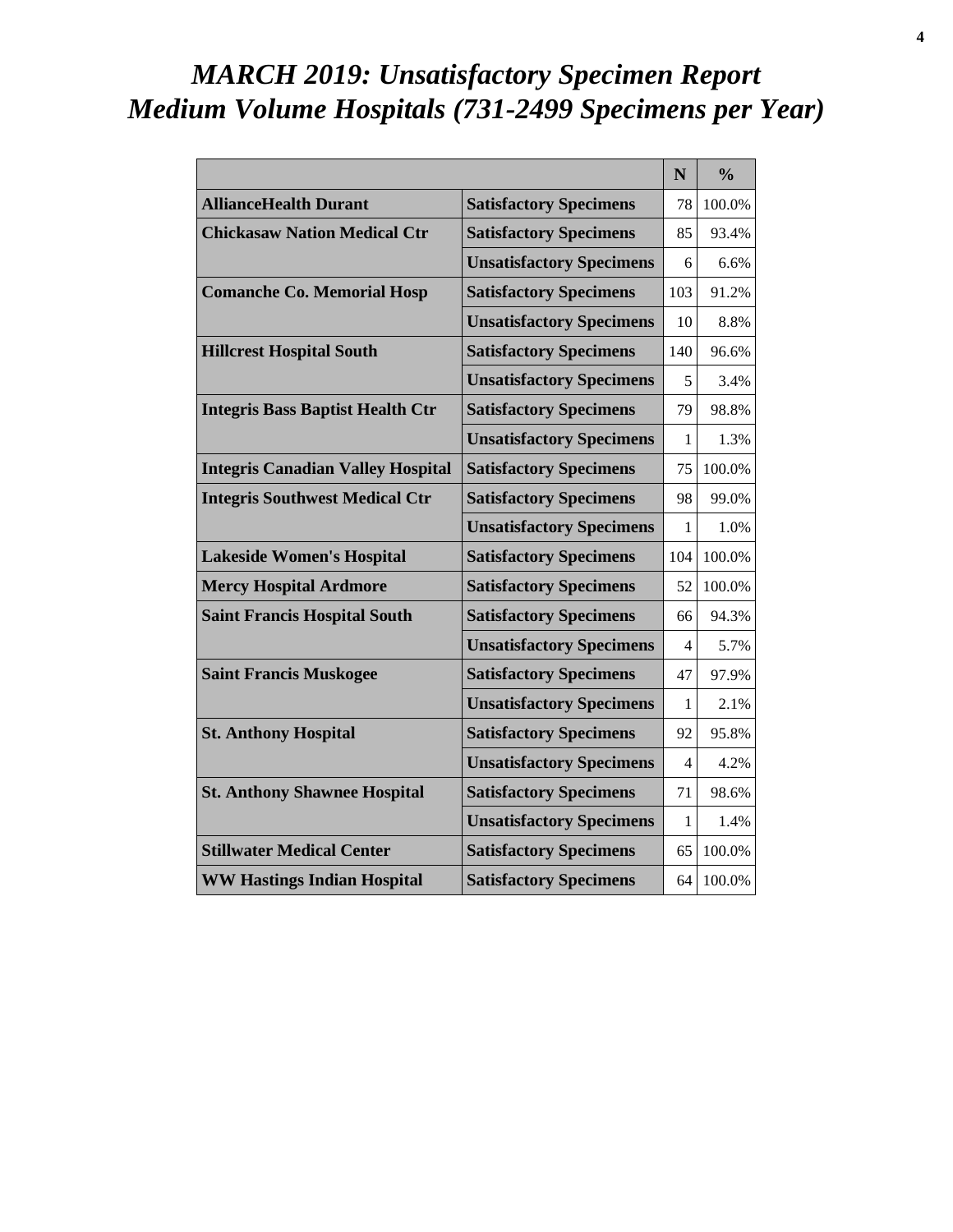#### *MARCH 2019: Unsatisfactory Specimen Report Medium Volume Hospitals (731-2499 Specimens per Year)*

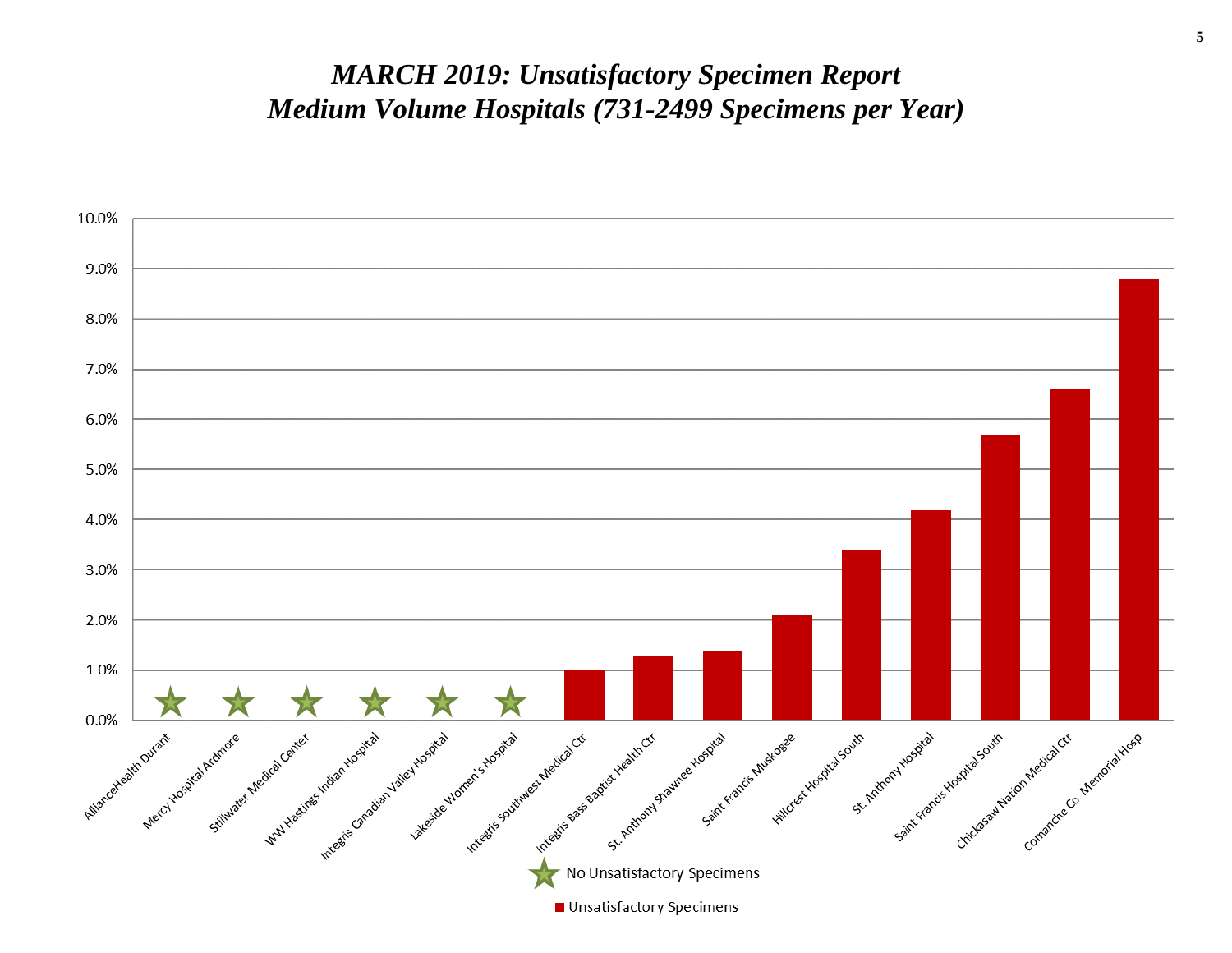# *MARCH 2019: Unsatisfactory Specimen Report High Volume Hospitals (2500 or More Specimens per Year)*

|                                          |                                 | N   | $\%$  |
|------------------------------------------|---------------------------------|-----|-------|
| <b>Children's Hosp at OU Medical Ctr</b> | <b>Satisfactory Specimens</b>   | 411 | 96.0% |
|                                          | <b>Unsatisfactory Specimens</b> | 17  | 4.0%  |
| <b>Hillcrest Medical Center</b>          | <b>Satisfactory Specimens</b>   | 252 | 97.3% |
|                                          | <b>Unsatisfactory Specimens</b> | 7   | 2.7%  |
| <b>Integris Baptist Medical Ctr-OKC</b>  | <b>Satisfactory Specimens</b>   | 270 | 98.5% |
|                                          | <b>Unsatisfactory Specimens</b> | 4   | 1.5%  |
| <b>Mercy Hospital Oklahoma City</b>      | <b>Satisfactory Specimens</b>   | 355 | 98.1% |
|                                          | <b>Unsatisfactory Specimens</b> | 7   | 1.9%  |
| <b>Norman Regional Health System</b>     | <b>Satisfactory Specimens</b>   | 226 | 98.3% |
|                                          | <b>Unsatisfactory Specimens</b> | 4   | 1.7%  |
| <b>Saint Francis Hospital</b>            | <b>Satisfactory Specimens</b>   | 473 | 97.9% |
|                                          | <b>Unsatisfactory Specimens</b> | 10  | 2.1%  |
| <b>St. John Medical Center</b>           | <b>Satisfactory Specimens</b>   | 237 | 96.3% |
|                                          | <b>Unsatisfactory Specimens</b> | 9   | 3.7%  |